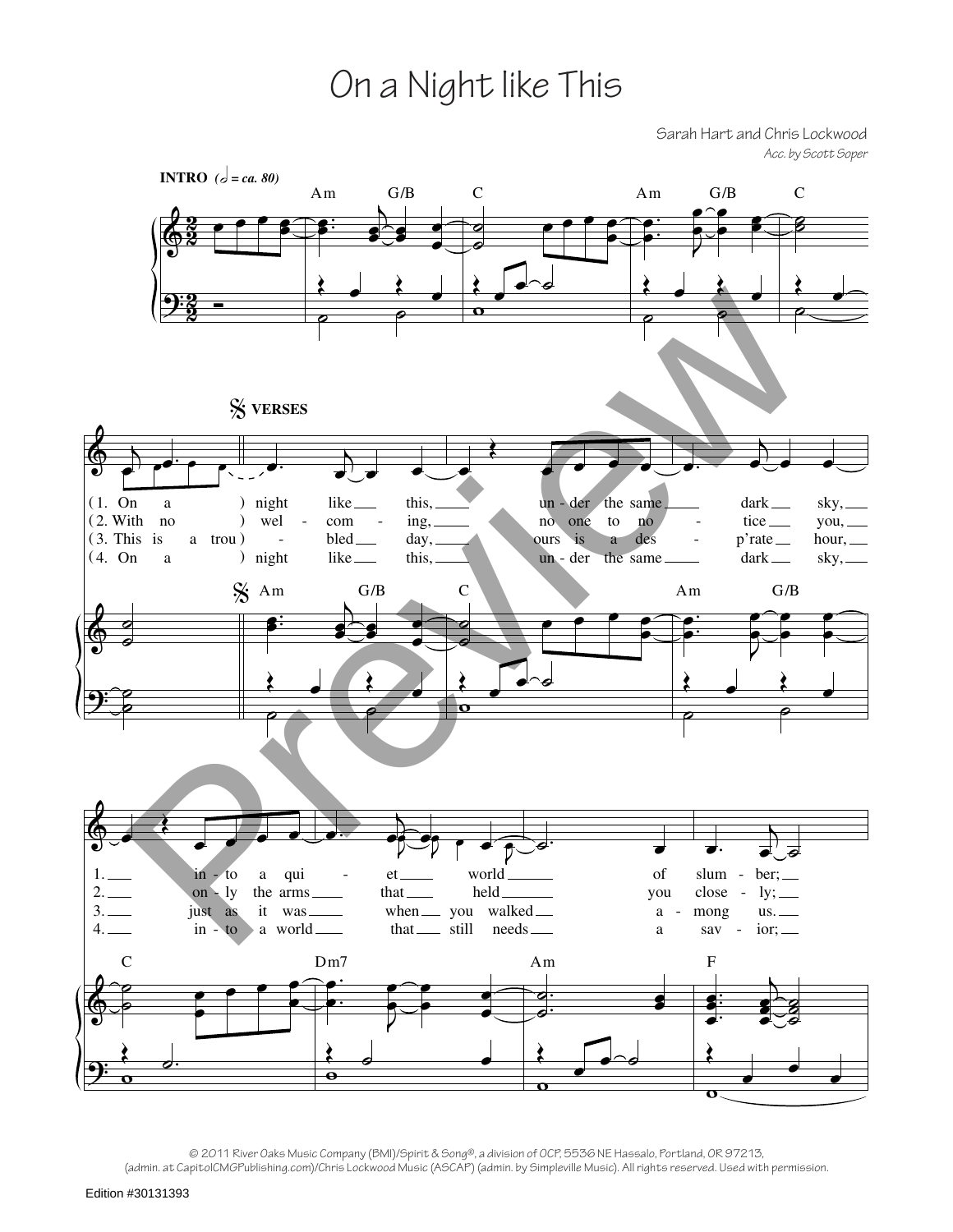ON A NIGHT LIKE THIS (Piano/Vocal), pg. 2 of 7

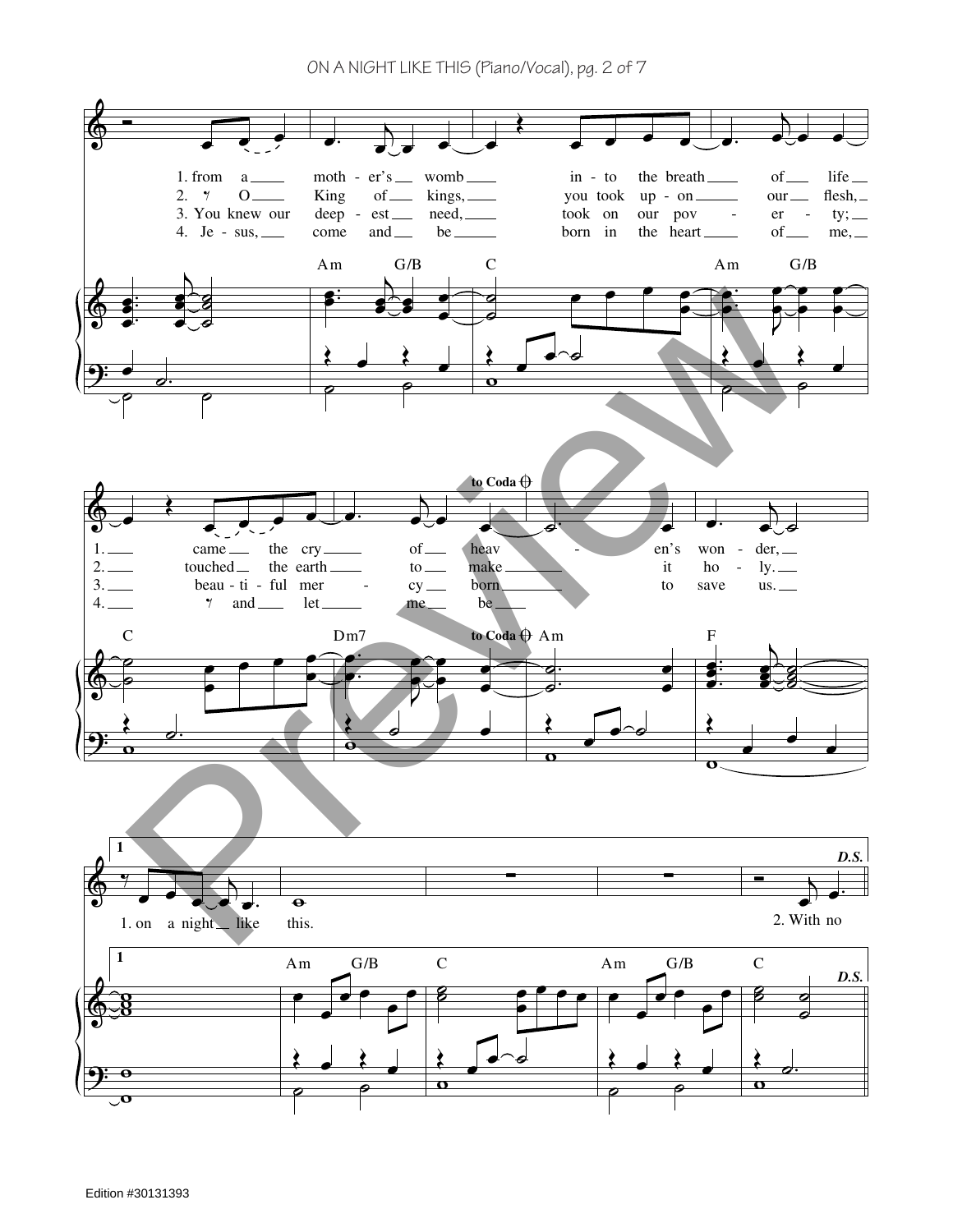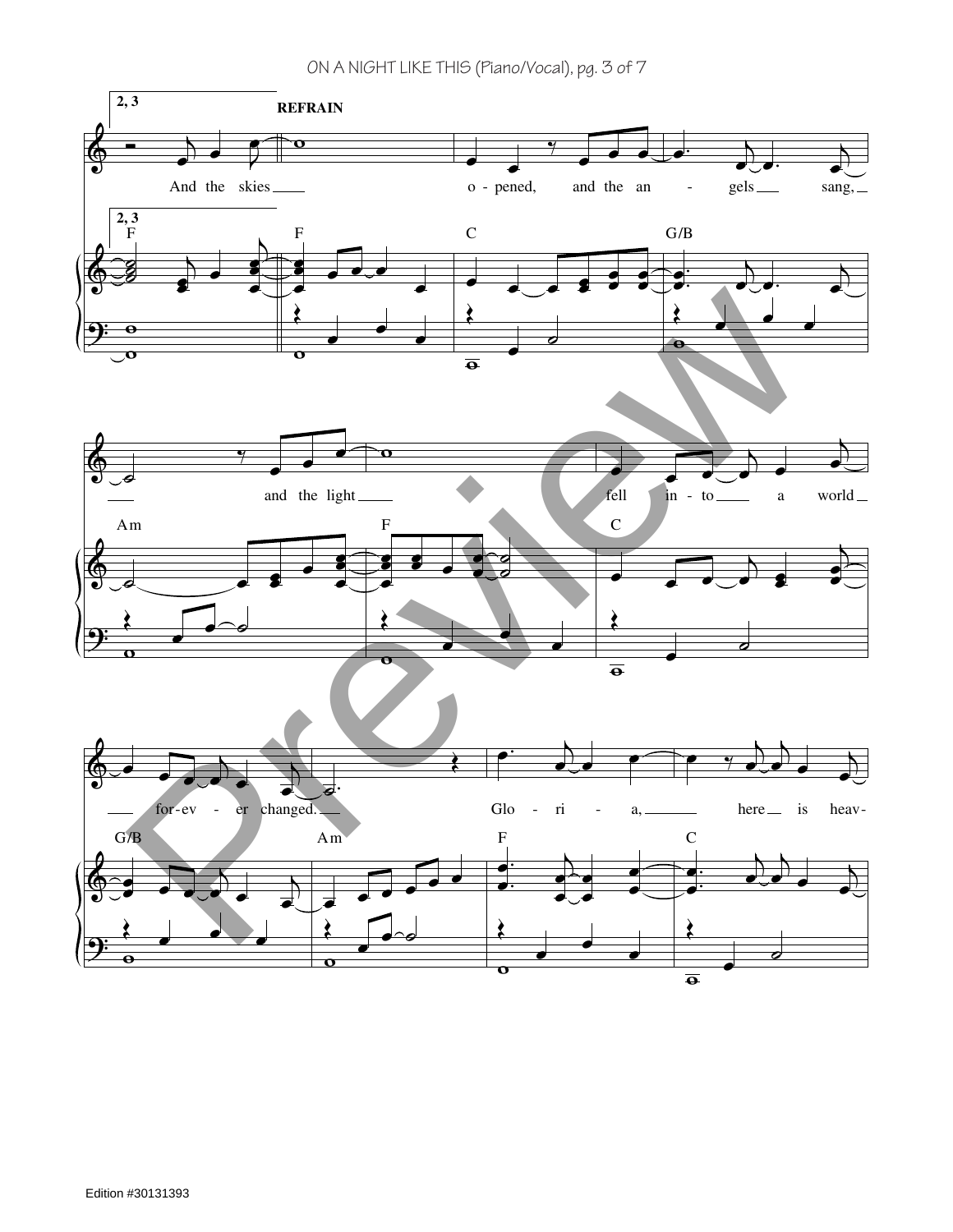ON A NIGHT LIKE THIS (Piano/Vocal), pg. 4 of 7

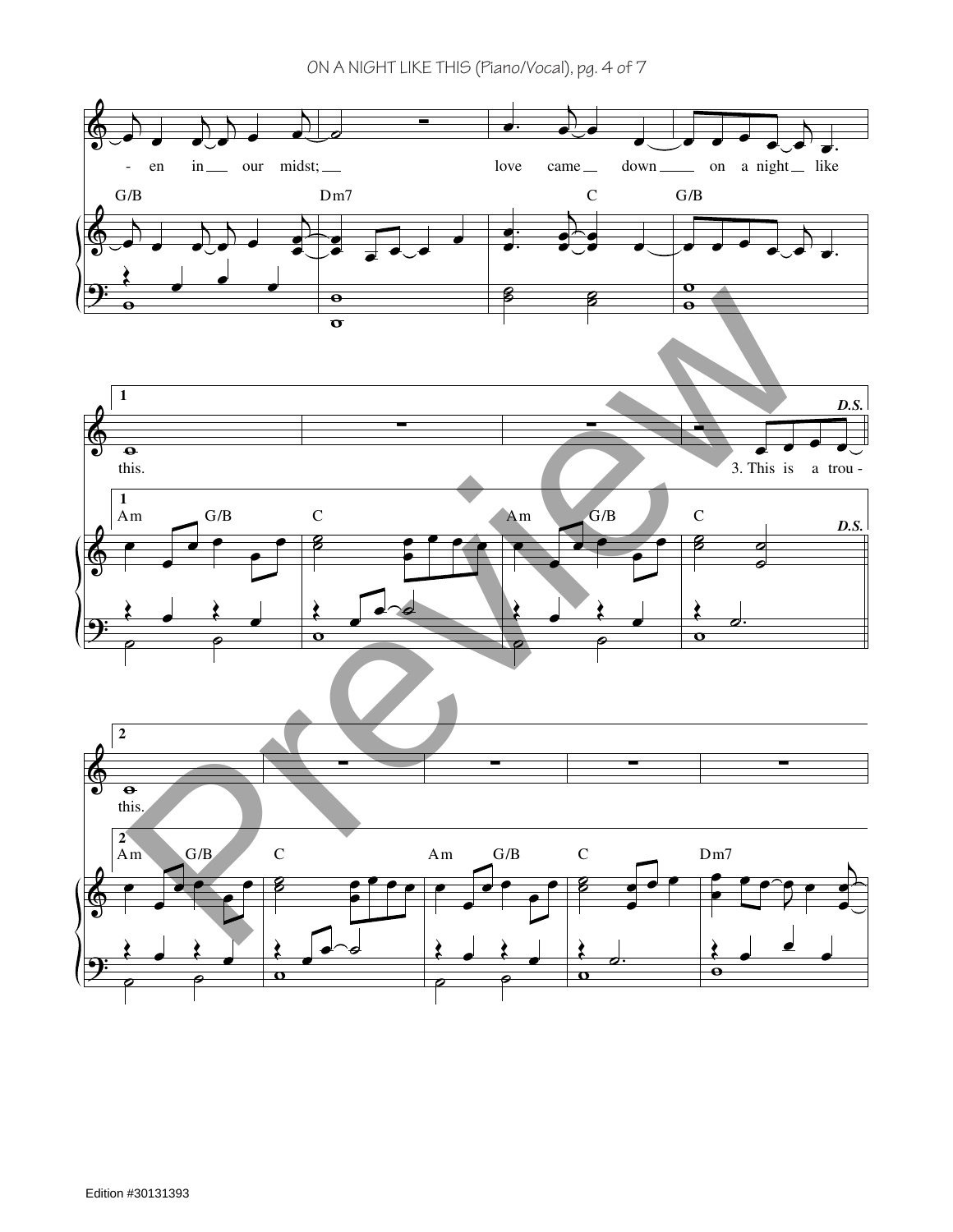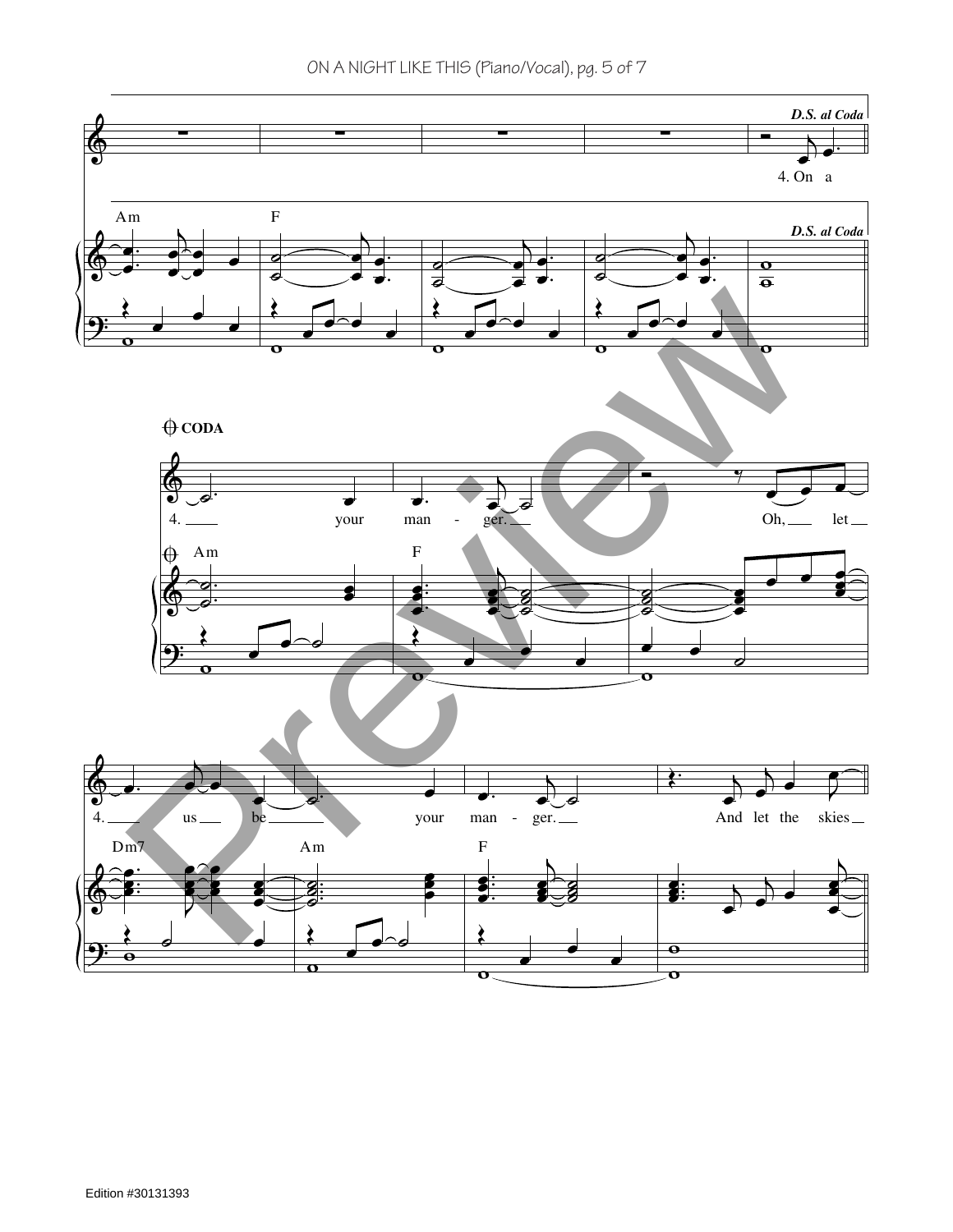ON A NIGHT LIKE THIS (Piano/Vocal), pg. 6 of 7